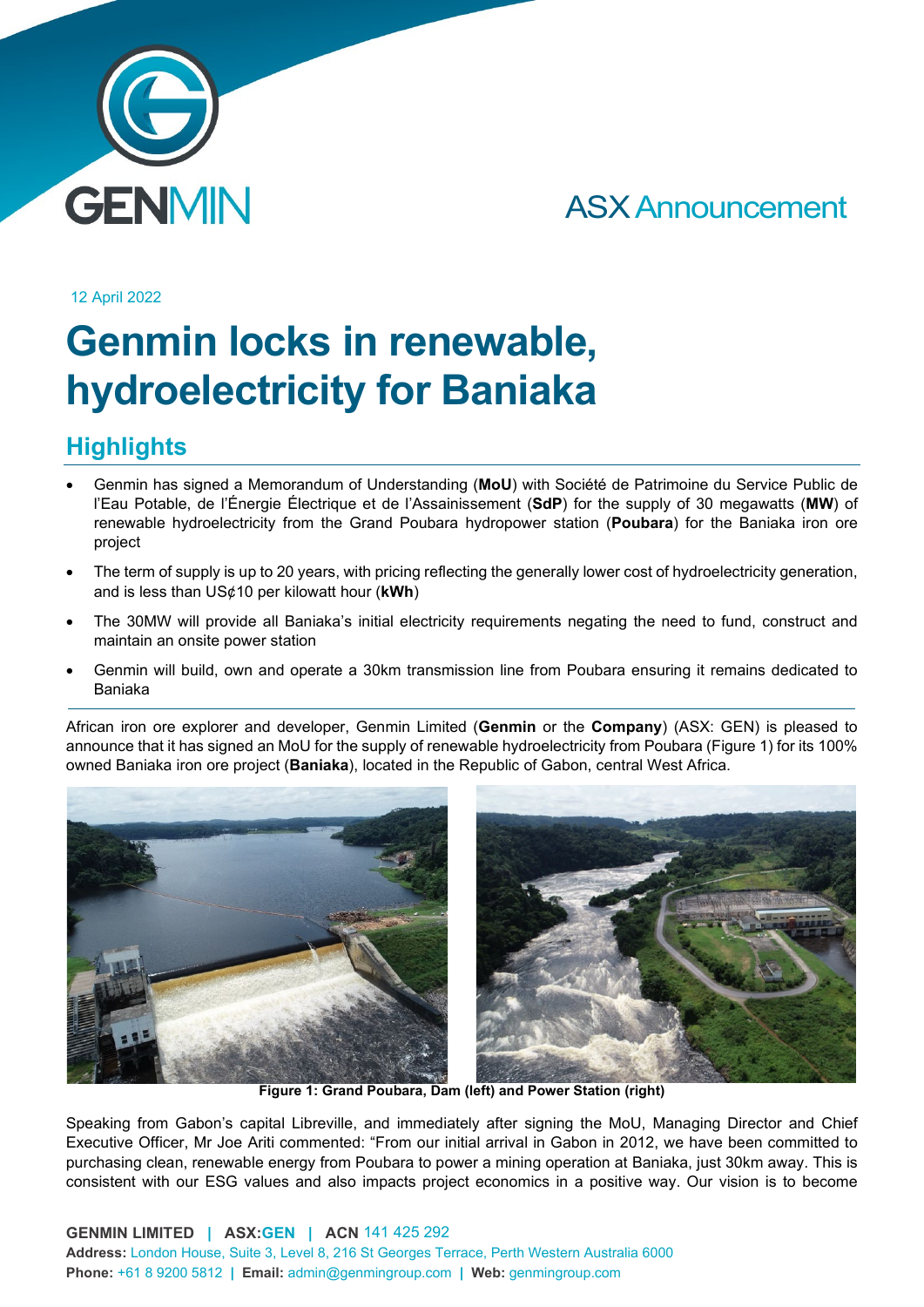

#### ASX Announcement

Gabon's first iron ore producer and in doing so deliver high-grade, greener iron ore products to global markets, promoting reductions in Scope 1 and Scope 3 carbon emissions in iron making."

He added: "We thank SdP for their cooperation and commitment during the negotiation of the MoU and we look forward to an ongoing mutually beneficial partnership."

On 11 April 2022, Genmin and SdP, Gabon's state-owned utility overseeing Poubara, signed an MoU for the supply of renewable hydroelectricity from Poubara. The MoU sets out a framework for the parties to enter into a long-term power supply agreement, including the key terms summarised below:

- The term shall be for twenty (20) years unless mining activities cease earlier;
- The supply to be guaranteed by Poubara is 30MW. Provision is included to increase supply to 50MW, subject to an expansion of scale at Baniaka, and water flow rates at Poubara supporting the increased supply;
- The tariff comprises a Fixed and Variable component, and assuming 70% utilisation of 30MW, the total (Fixed + Variable) cost is less than US¢10 per kWh;
- Genmin will construct, own and operate a dedicated 30km transmission line from Poubara to Baniaka; and
- Genmin will pay a nominal monthly amount from signing the MoU until commencement of production to guarantee the availability of 30MW of supply.

#### **About Poubara**

Poubara is located approximately 20km from the city of Franceville (Figure 2) at Poubara Falls on the Ogooué River. The operation, which is located approximately 30km to the north of Baniaka, comprises the initial 38MW Poubara 1 and 2, and the recently constructed 37m high concrete dam and 160MW hydroelectric plant equipped with four (4) 40MW turbines.

Total installed capacity is approximately 200MW. Sinohydro Corporation Ltd (**Sinohydro**) designed and constructed the 160MW expansion with construction commencing in 2008 and the hydroelectric plant coming online in October 2013. Sinohydro currently maintains and operates Poubara for SdP.

Currently there are two (2) major transmission lines from Poubara, one to Franceville and the other to Compagnie Minière de l'Ogooué SA's (COMILOG) metallurgical plant near Moanda.

This announcement has been approved by the Board of Directors of Genmin Limited.

For further information, please contact:

**Joe Ariti** Managing Director & CEO GENMIN Limited **T:** +61 8 9200 5812 **E:** admin@genmingroup.com **Alex Cowie** Investor Relations NWR Communications **M:** +61 412 952 610 **E:** alexc@nwrcommunications.com.au

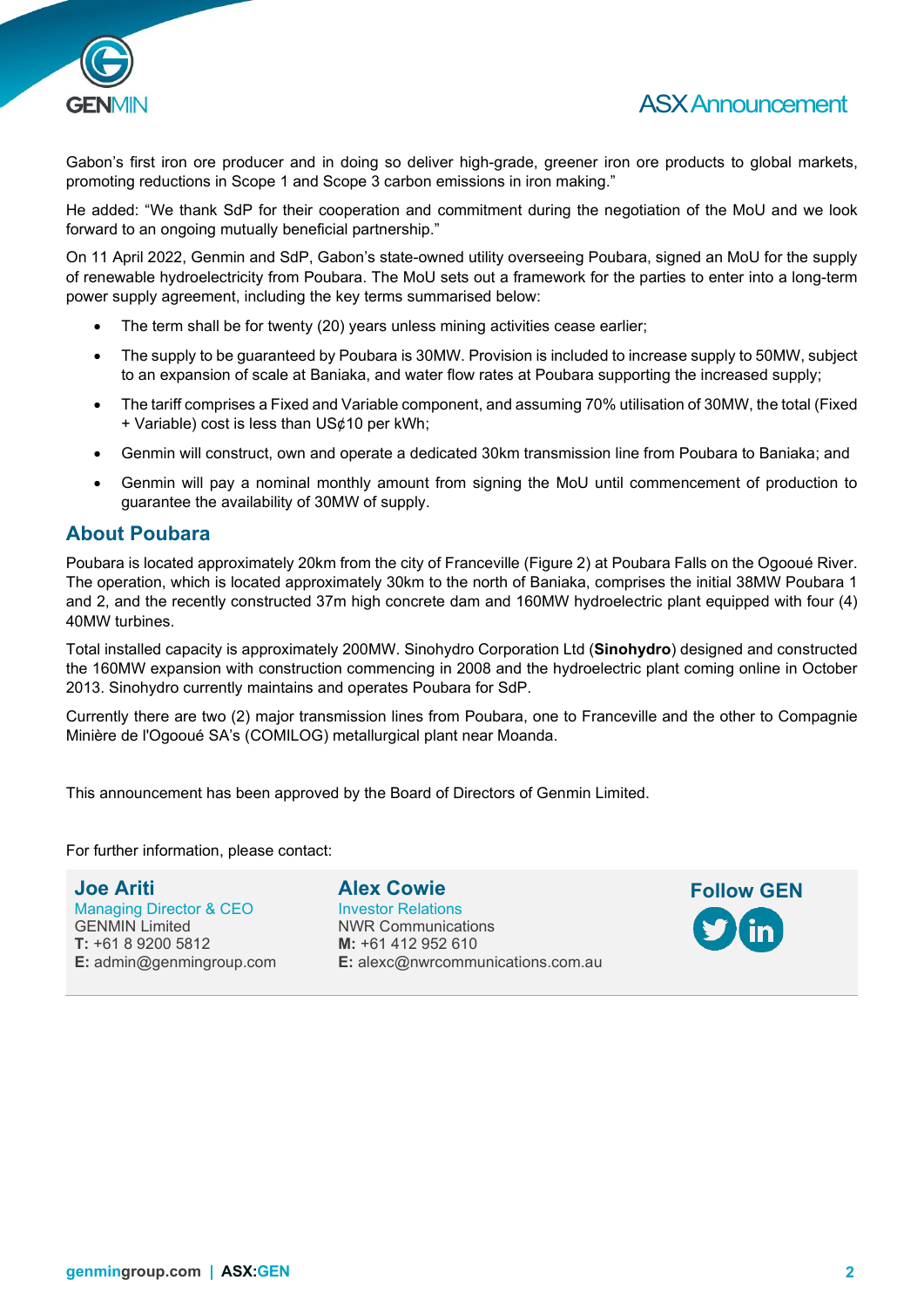#### ASX Announcement





**Figure 2: Location of Grand Poubara and Baniaka**